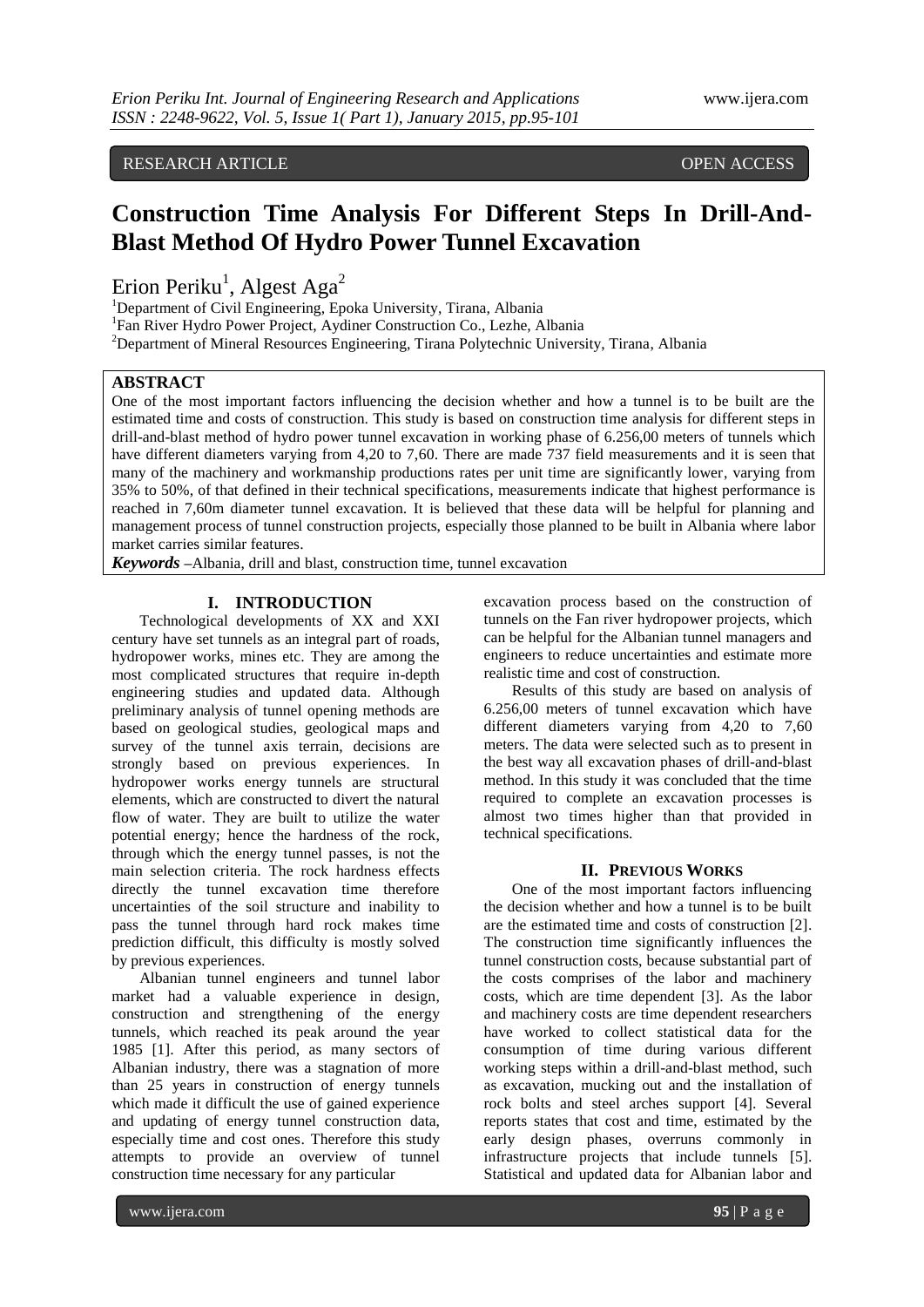machinery time consumption in tunnel construction projects could not be found [\[1\]](#page-5-0) therefore this study tend to contribute in creation of a realistic database which can be successfully implanted in existing tunnel construction time and cost models.

## **III. DRILL AND BLAST METHOD**

Tunnel excavation can be seen as a cyclic process with the main activities executed in series [\[6\].](#page-6-3) The unit of each cycle in drill and blast method is named round and consists of four successive operations, namely: drill, blast, muck and installation of primary support [\[7\].](#page-6-4) Drill is the first operation of a single round and consists of rock quality decision done by geological engineer, application of holes and tunnel face done by survey engineer, drilling the holes in the tunnel face done by drilling jumbo. Blasting consist of charging the holes with explosive, blasting them and provide fresh air via ventilation. Pieces of loosened rock remaining on the tunnel roof and walls during blasting process have to be removed after mucking machines and materials handling equipment are mobilized, and the muck is hauled out of the tunnel face. The primary support is directly related with quality of rock and it is in reverse proportion of it, as the hardness of rock increases the amounts of primary support decreases, types of primary support and round length of tunnels on the Fan river hydropower projects are shown in Table 1.

**Table 1.** Primary Support of Tunnels on the Fan River Hydropower Projects [\[1\]](#page-5-0)

| Project        | Rock Quality [8] |             | Round Length | <b>Primary Support</b>                                                       |
|----------------|------------------|-------------|--------------|------------------------------------------------------------------------------|
| Value          | $ROD(\%)$        | Description | (m)          |                                                                              |
| 5              | $0 - 20$         | Very Poor   | $1,00-1,50$  | 5+15 cm shotcrete, wire mesh, systematic rock bolts,<br>I steel arch profile |
| $\overline{4}$ | $21-40$          | Poor        | $2,00-2,50$  | 5+5 cm shotcrete, wire mesh, systematic rock bolts                           |
| 3              | $41-60$          | Fair        | 2,50-3,00    | 5+5 cm shotcrete, wire mesh, systematic rock bolts                           |
| 2              | 61-80            | Good        | 3,50-4,00    | 5 cm shotcrete, local rock bolts                                             |
|                | 81-100           | Very Good   | 3,50-4,00    | no primary support                                                           |

Rock quality in this project is presented in five main classes and based on this there is given the support system shown in Table 1, although there can be different rates that include more than five rock quality types which recommends different support systems [\[8\].](#page-6-5) Shotcrete is the element that is used in every tunnel where prime support is needed, wire mesh is an element mainly used where the tension stresses occur in order to reinforce the concrete, now days it is mostly replaced with steel or plastic fibers. Rock bolt is an [anchor u](http://en.wikipedia.org/wiki/Anchor_bolt)sed for stabilizing rock excavations and transfers load from the unstable exterior, to the confined interior rock mas, mainly used in fair, poor and very poor rocks. Steel arch supports are used in poor or very poor rocks and for this project it is chosen to be I section rib but it can be wide flange rib, TH section rib, 3 bar lattice girder or 4 bar lattice girder.

Installation of primary support is the last operation done within a single round. Depending upon project types it is determined either making the primary support within the round or not [\[1\].](#page-5-0) Technical specification of Fan river hydropower projects has determined it as follows: for very poor rocks the next round can start only when primary support is completed, for poor and fair rocks there can be at most one round without primary support before the next round starts and for good rocks there can be at most two rounds without primary support before ne next round starts.

## **IV. PROCESS TIME ASSESSMENT**

Four successive operations drill, blast, muck and installation of primary support are analyzed separately, like shown in Table 2. For these operations there is analyzed velocity of operating vehicles, time of engineering decisions and workmanship in tunnel construction phase.

The vehicles are; jumbo, which is used to drill the holes in tunnel face as well as to drill the holes for rock bolt and forepolings; excavator, which is used to remove pieces of loosened rock remaining on the tunnel roof and walls during blasting, loader is used to load the muck in trucks which haul it out of the tunnel face, shotcrete pump is used to spray the shotcrete, sent there by mixer, into tunnel walls, pick-up trucks which is used for technical staff transport within the tunnel, cement injection pump, which is used to inject cement into rock bolt holes, is moved in tunnel fixed over pick-up truck.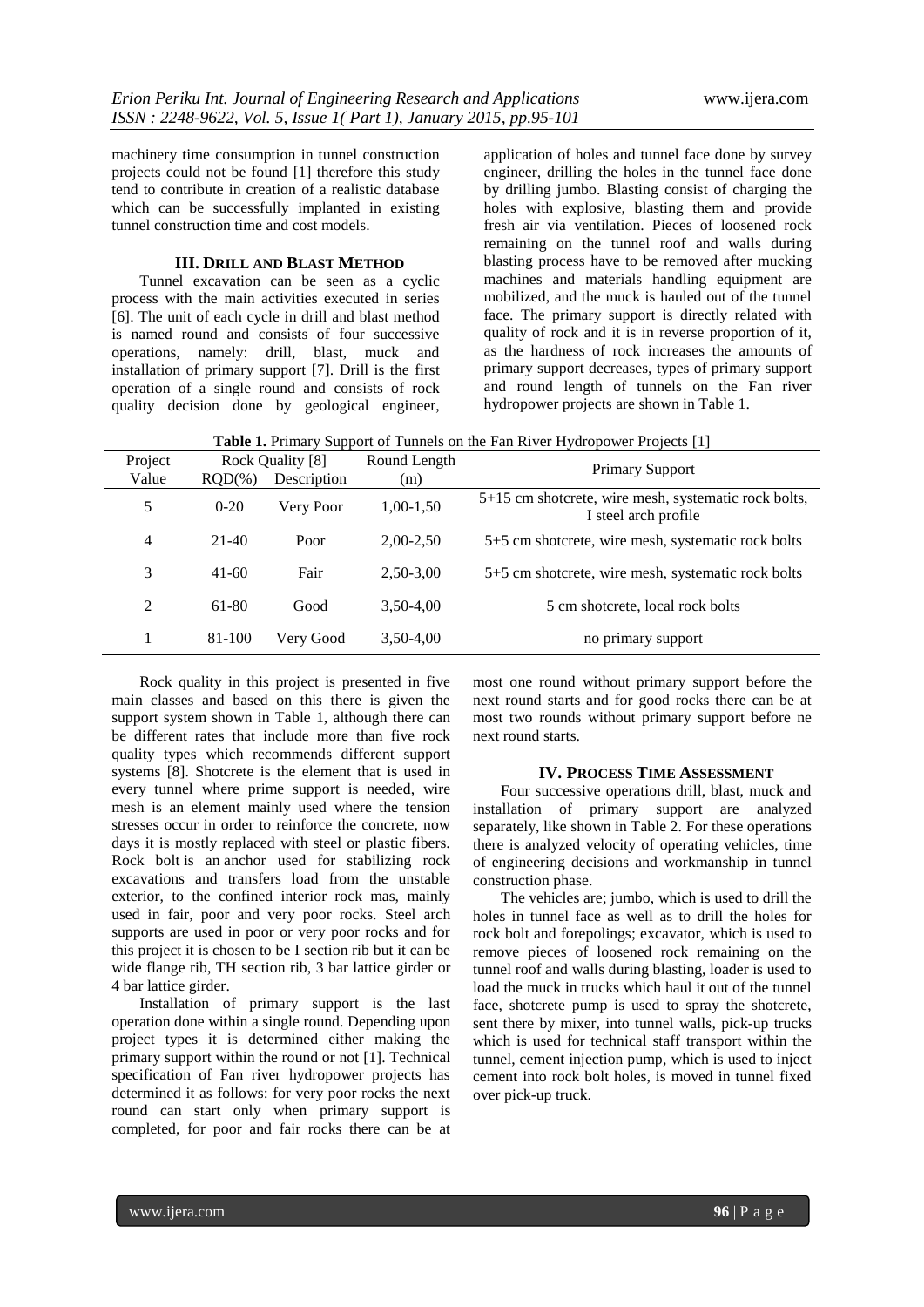| Table 2. Time effecting work processes |                                                                                                                                                                                |                                                                  |                                                                                                                                                                                                                                                                                                                                                                                                                                                                                             |  |  |  |
|----------------------------------------|--------------------------------------------------------------------------------------------------------------------------------------------------------------------------------|------------------------------------------------------------------|---------------------------------------------------------------------------------------------------------------------------------------------------------------------------------------------------------------------------------------------------------------------------------------------------------------------------------------------------------------------------------------------------------------------------------------------------------------------------------------------|--|--|--|
| Process                                | <b>Work Done</b>                                                                                                                                                               |                                                                  | Time effecting                                                                                                                                                                                                                                                                                                                                                                                                                                                                              |  |  |  |
| Drill                                  | - Rock quality decision<br>- Application of holes<br>- Drilling the holes                                                                                                      | 1.<br>2.<br>3.<br>4.<br>5.                                       | Pick-up track forward and backward velocity.<br>Geological engineer time to sketch the tunnel face.<br>Survey engineer time to apply the holes and tunnel<br>face.<br>Jumbo forward and backward velocity.<br>Workmanship time to drill the holes.                                                                                                                                                                                                                                          |  |  |  |
| <b>Blast</b>                           | - Charge the holes<br>- Blats<br>- Ventilation                                                                                                                                 | 1.<br>2.<br>3.<br>4.                                             | Pick-up track forward and backward velocity.<br>Workmanship time to charge the holes with explosive.<br><b>Blasting time</b><br>Ventilation time                                                                                                                                                                                                                                                                                                                                            |  |  |  |
| Muck                                   | - Remove pieces of<br>loosened rock<br>- Load the muck in<br>trucks<br>- Haul the muck out of<br>tunnel                                                                        | 1.<br>2.<br>3.<br>4.<br>5.                                       | Excavator forward and backward velocity.<br>Workmanship time to remove pieces of loosened rock<br>Loader forward and backward velocity.<br>Workmanship time to load the muck in trucks<br>Truck forward and backward velocity.                                                                                                                                                                                                                                                              |  |  |  |
| <b>Primary Support</b>                 | - Application of<br>shotcrete<br>- Installation of wire<br>mesh<br>- Topographic<br>measurements<br>- Installation of steel<br>arch profile<br>- Installation of rock<br>bolts | 1.<br>2.<br>3.<br>4.<br>5.<br>6.<br>7.<br>8.<br>9.<br>10.<br>11. | Shotcrete pump forward and backward velocity.<br>Mixer forward and backward velocity.<br>Workmanship time to spray shotcrete<br>Pick-up track forward and backward velocity.<br>Workmanship time to install wire mesh<br>Survey engineer time to set steel arch profile<br>Loader forward and backward velocity.<br>Workmanship time to install steel arch profile<br>Jumbo forward and backward velocity<br>Workmanship time to drill rock bolt holes<br>Workmanship to install rock bolts |  |  |  |

Time effecting processes are defined in detail in Table 2, for all them there are done measurements in the faces of the tunnel which have different distances from the entrance of it. The measurement are done in time interval of about five months in the excavation process of 6.256,00 m tunnel with diameter varying from 4,20 m to 7,60 m. The geological formation of the analyzed tunnel segments is mainly composed of basalt, serpentine, kaolin, diabase, dunite and there are 0% very good rock (class 1), 24% good rock (class 2), 36% fair rock (class 3), 23% poor rock (class 4), 17% very poor rock (class 5).



**Fig. 1,** Pick-up track and jumbo velocity measurements; (a) Pick-up track and jumbo forward velocity, (b) Pickup track and jumbo backward velocity.

For drilling process there are done 163 measurements in tunnel faces which have different distance from tunnel entrance. From these measurements 117 are done to calculate the forward velocity and 46 are done to calculate the backward velocity of pick up tracks and jumbo. All the work machines used in tunnel construction run backward till the nearest tunnel adit, which in this project are

designed to be every 250 meters. In the same way there are measured geological and survey engineers time needed for their work described in Table 2 in 105 different points. Workmanship time to drill the holes is calculated in 56 tunnel faces which consist of four different rock qualities (class). The average forward velocity of the pick-up track is measured to be 3,41 m/s or 12,28 km/h as shown in Fig. 1 (a),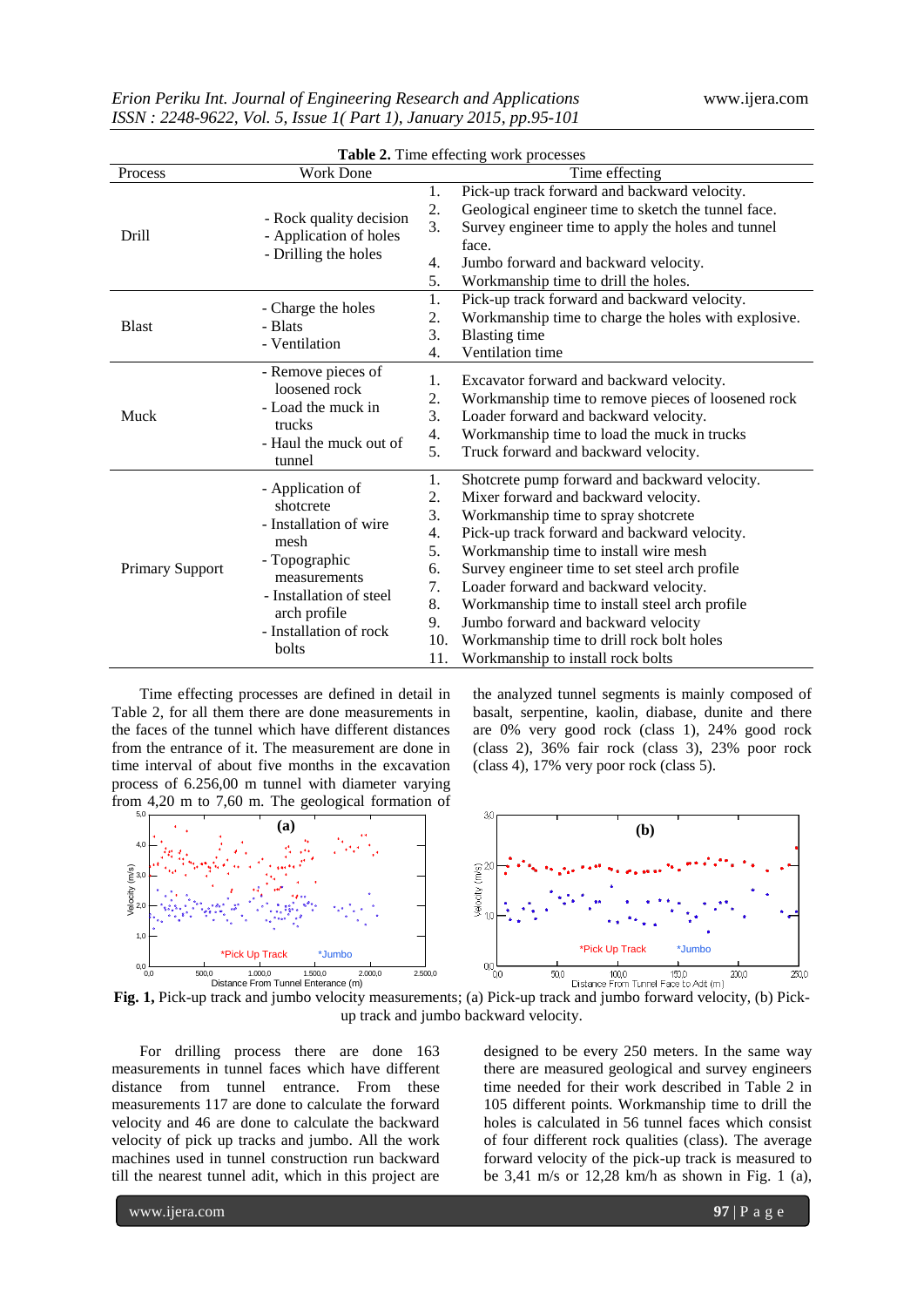and its backward velocity is measured to be 1,97 m/s or 7,10 km/h as shown in Fig. 1 (b),. Similarly the forward velocity of the jumbo is measured to be 1,87 m/s or 6,74 km/h and its backward velocity is measured to be 1,15 m/s or 4,12 km/h. As it is seen from Fig. 1 the velocity of pick up track and jumbo are not related with the distance of tunnel face from its entrance. The average time needed from geological engineer to make rock quality decision and sketch the tunnel face is 16,34 minutes as shown in Fig. 2, and that of survey engineer to apply the holes and tunnel face is 25,44 minutes, as shown in Fig. 2, Similarly to the vehicles velocity, geological and survey engineer times are not related to the distance of tunnel face from its entrance. It is important to emphasize that these engineering teams can work simultaneously in the same tunnel face.



**Fig. 2**, Time needed by, geological engineer to make rock quality decision and sketch the tunnel face and survey engineer to apply the holes and tunnel face.

Workmanship to drill the holes is directly related to the quality of rock. For every rock quality (class) there exists a pattern which specifies the number of holes per each tunnel face as well as their depth. For this reason the best way to measure the drilling process is time per unit length. In Fig. 3 the drilling process of different rock quality is drown, the data are collected from 100 measurements in 4 different rock quality, and the average time to drill 1 meter rock is 28,52 sec. Time in minutes to drill holes in different tunnel faces can be calculated as (28,52/60) x (number of holes per tunnel face) x (round length).



rock measured in four different rock quality.

Blasting is measured similarly to drilling process, as there exists five rock qualities there would be five different times. The measurements could be done based either on time needed to charge 1 meter hole, or the time needed to charge 1 mete cube rock to be blasted, for this study it was chosen to make the measurements per one meter cube rock that would be blasted. There are done 97 measurements as shown in Fig. 4 and the average time to charge the holes of 1 meter cube blasted rock is 0,63 minutes, and the time in minutes to charge a different tunnel face can be calculated as  $(0,63)$  x (tunnel face area) x (round length). The velocity of the pick-up track that carries the explosive material to the tunnel face is same with that measured in drilling process. The blasting time is in the range of some seconds and it does not have any effect in the entire time. Ventilation system of this project is face concentration, air supply system. The time needed to supply air to tunnel face after blasting is in the range of 40 to 50 minutes.



**Fig. 4**, Charging time that is needed to blast 1 cubic meter rock measured in four different rock quality.

Mucking process is described in detailed in Table 2. There are done 50 measurements for the excavator velocity and 95 measurements for workmanship time to remove pieces of loosened rock as shown in Fig 5. It is measured that the forward and backward velocity of the excavators is approximately the same for this reason it is defined only as excavator velocity. The average velocity of the excavator is measured to be 1,25 m/s or 4,32 km/h as shown in Fig 5 (a). Workmanship time to remove pieces of loosened rock is measured in 4 different rock quality and it has an average time of 24,56 minutes for very poor (Class V) rock, 18,77 minutes for poor (Class IV) rock, 15,59 minutes for fair (Class III) rock and 14,71 minutes for good (Class II) rock, data of this measurements are presented in Fig 5 (b).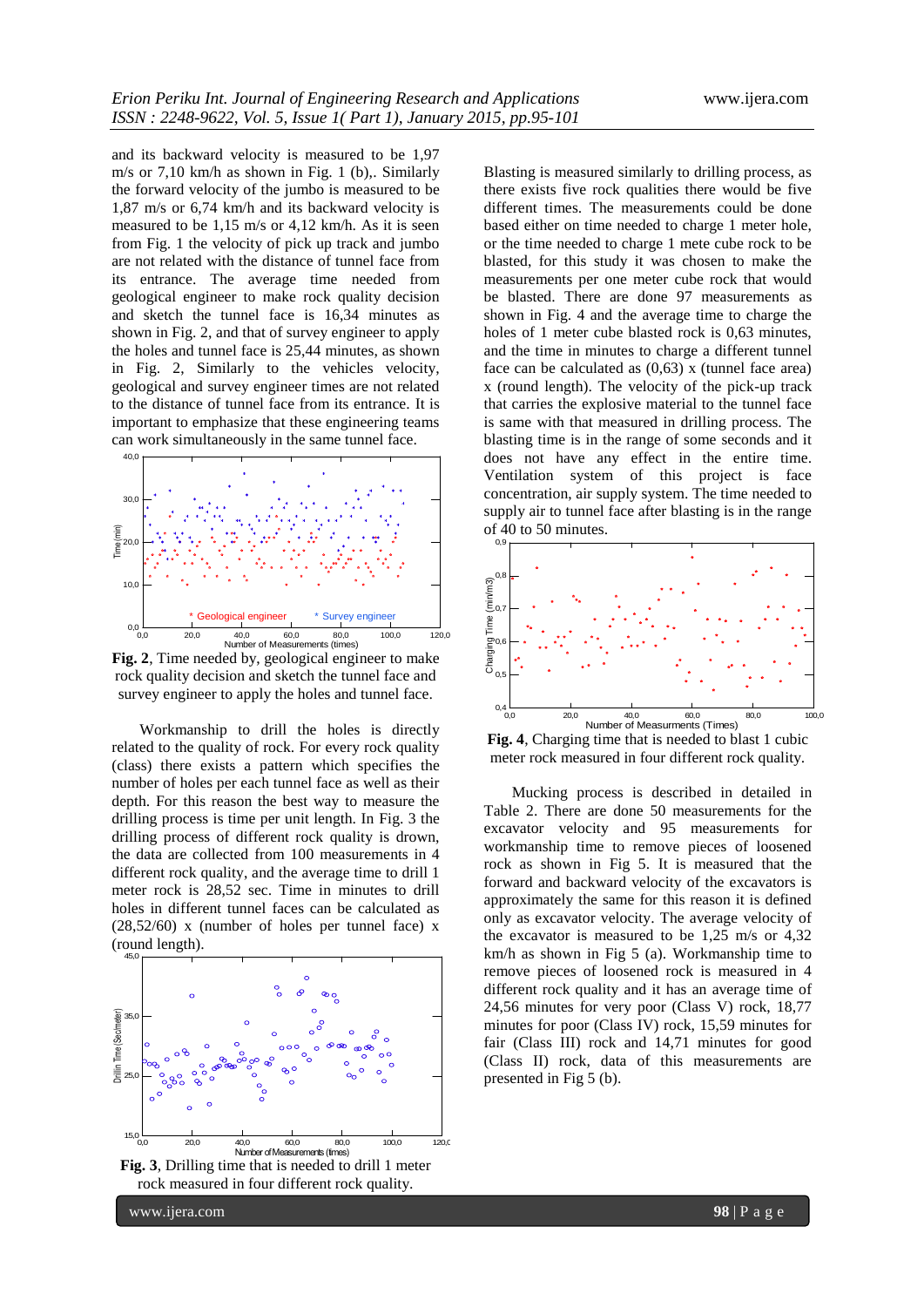

**Fig. 5**, Excavator velocity and workmanship time to remove pieces of loosened rock measurements; (a) Forward and backward velocity of excavator, (b) Workmanship time to remove pieces of loosened rock in four different rock quality (Class II to Class V).

It is measured that loader and material transporting trucks have very closed average velocity, for these reason the data are put in the same graph. There are done 77 measurements as shown in Fig. 6 and the average forward velocity of the loader and track is measured to be 3,34 m/s or 12,03 km/h and the backward speed of them is 1,62 m/s or 5,83 km/h.



Time needed to load the muck in truck is measured in 65 tunnel faces which have different distance from tunnel adit. The truck that hauls the material out of tunnel stays on tunnel adit and the material is transported from tunnel face to nearest tunnel adit by loader. Results are shown in Fig. 7 and have a parabolic shape, the time needed to load the material increases exponentially with distance and it best fits with Equation 1, where L is the unit time in minutes needed to load 1 meter cube muck and D is the distance in meters of tunnel face from nearest tunnel adit. As it is shown in Fig. 7 as the distance changes from 150 meters to 250 meters the time needed to load one cubic meter material increases twice.

$$
L = 0.50 \, e^{(0.005 \, x \, D)} \tag{Eq. 1}
$$



Shotcrete pump and mixer have the same velocity as loader which is shown in Fig. 7, there are done 71 measurements on shotcrete pump velocity and 64 on mixer velocity ant it is noted that the average velocity of them is almost the same and very closed to that of loader. There are different shotcrete thicknesses as shown in Table 1 for these reason the measurements are done per meter cube of sprayed material. The data are collected in 117 tunnel faces and the average time needed to spray a meter cube shotcrete is 11,40 minutes as shown in Fig. 8. The time needed to spray the shotcrete increases slightly as the tunnel face goes deeper, although there is measured only the time that shotcrete pump sprays the material.

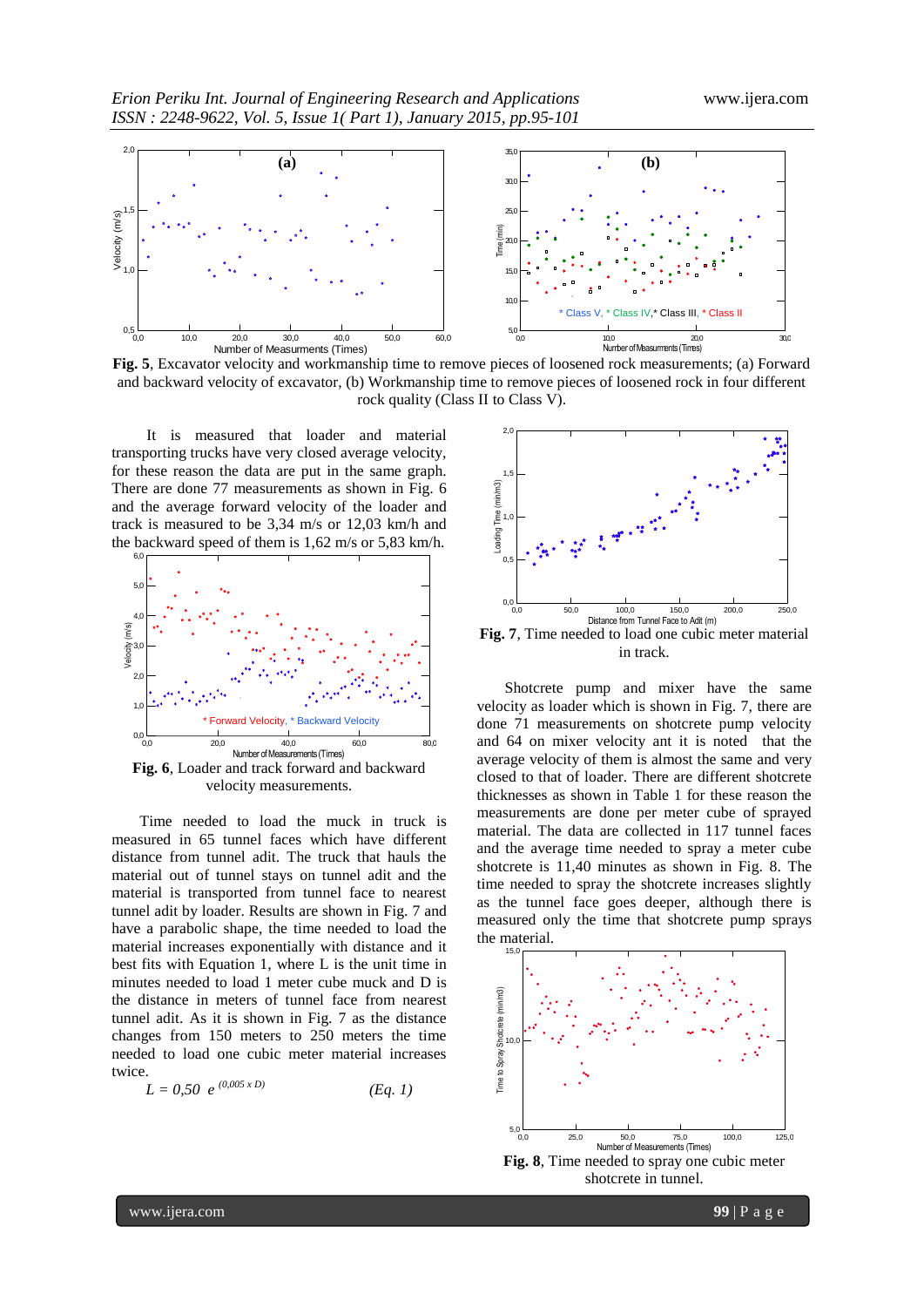Installation of steel wire mesh changes from significantly from Class V to other rock qualities. In the Class V rock the steel profile is installed and after that the wire mesh, so steel arches are used as support in other cases there must be anchored some steel ribs, generally 12mm in diameter, which works as steel wire mash support. Time needed to anchor those steel ribs is some times greater than that of wire mesh installation its self. There are done 46 measurements in Class V rock and 46 measurements in other rock qualities. Time needed to install one square meter steel wire mesh in Class V is approximately 0,68 minutes, and time needed to install one square meter steel wire mesh in other rock qualities is 1,29 minutes as shown in Fig. 9.



**Fig. 9**, Time needed to install one square meter wire mesh in tunnel.



shotcrete in tunnel

Steel arches are installed only in Class V rocks as shown in Table 2. There are done 44 measurements of steel arch installation, and the average time to install a single arch is 56,01 minutes as shown in Fig. 10. Steel arch installation consumes a large amount of time at tunnel excavation process. The rock bolt installation mainly consists of three steps, drilling rock bolt holes, injecting cement paste, inserting rock bolt. Drilling process is done by jumbo and has the same velocity of that showing in Fig. 2, so for bolt installation only cement injection ant rock bolt inserting time are measured. There are done 84 measurements on three different rock bolt length 3, 4 and 6 meters. Both cement injection time and rock bolt inserting time is measured in term of rock bolt length. The average time needed to inject cement in 1 meter hole is 1,12 minutes and that of inserting the rock bolt and threading the nut is 0,62 minutes as shown in Fig. 11. The total time needed to inject cement paste and install rock bolt in minutes is 1,74 x L, where L is length of rock bolt in meters.



**Fig. 11**, Time needed to spray one cubic meter shotcrete in tunnel

#### **V. CONCLUSIONS**

In this study 737 field measurements were made to define the time needed for any particular process in drill and blast tunnel excavation method. Generally it is seen that many of the machinery and workmanship productions rates per unit time are significantly lower than them defined in their technical specifications. Measured velocity of heavy machineries is almost 35%, and their production rates are nearly 50% of that defined and programed by project developers, similar observation are done in workmanship processes. The results obtained in different tunnel diameters, from 4,20m to 7,60m, indicate that highest performance is reached in 7,60m diameter tunnel excavation although the differences are not significant and for this study there is not a good correlation between tunnel diameter and construction time. It is measured that best construction performance is reached when distance from tunnel adit and tunnel face is smaller than 200 meters.

These measurements are very important in practical use and it is also believed that they will be helpful for planning and management process of tunnel construction projects, especially those planned to be built in Albania where labor market carries similar features.

#### **REFERENCES**

- <span id="page-5-0"></span>[1] A. Aga, *Calculation of cycle time in hydro power tunnel excavation and effect of decision makers in construction cost, Case study of Fan river hydropower projects* (In Albanian language), Master thesis, Tirana Polytechnic University, Tirana, 2014.
- [2] J. Reilly, The management process for complex underground and tunneling